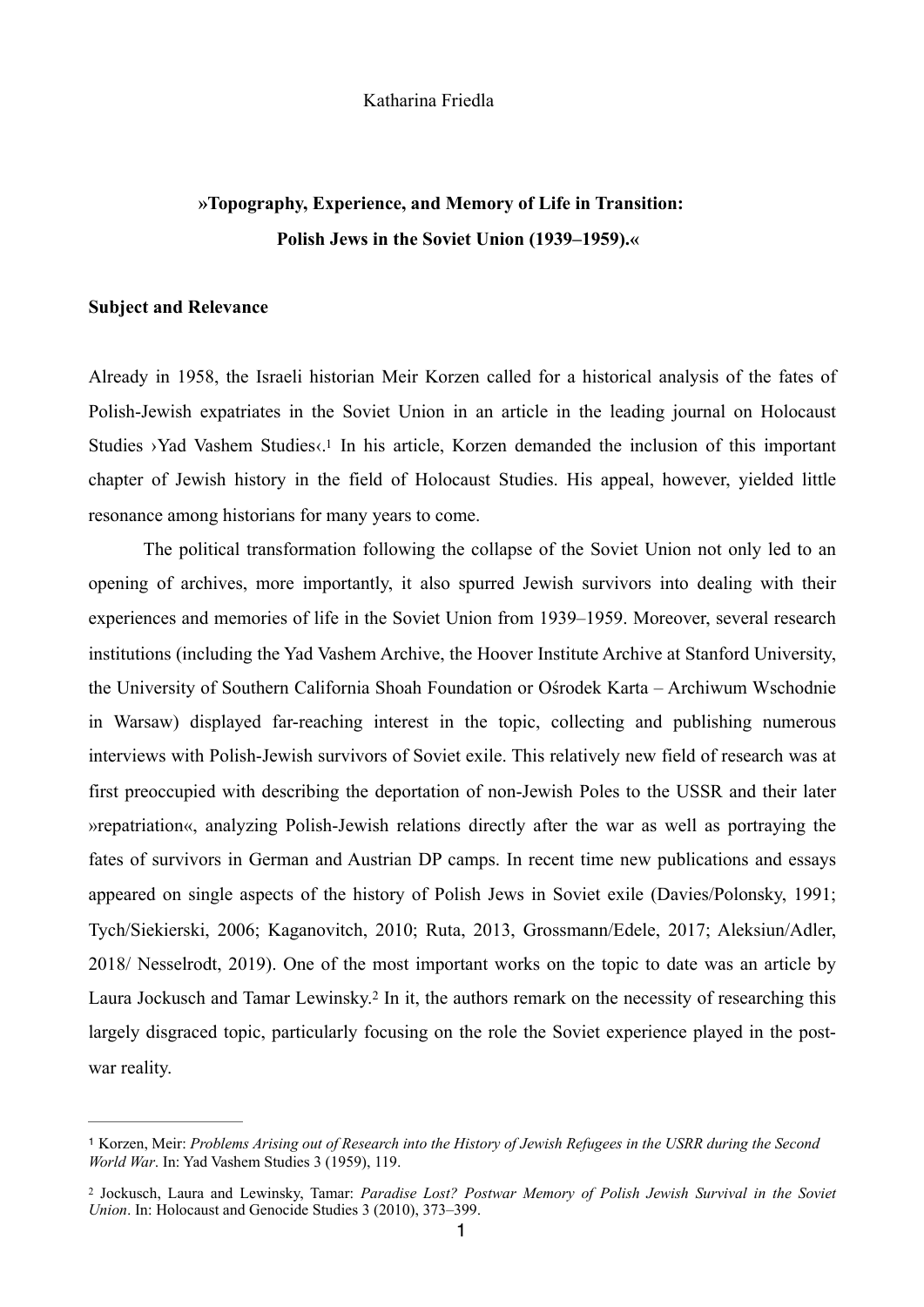Alexander Brenner who for many years served as the head of the Jewish community in Berlin was born in 1925 in Tomaszów Lubelski. Very shortly after the outbreak of the war Brenner with his family left Tomaszów and escaped to the Soviet occupied Rawa Ruska. In 1940 the NKVD deported the 15 years old Alexander and his family to Siberia. In an interview he described his war experiences thus:

<span id="page-1-2"></span>»*Deportation was a stroke of luck for us, because there were no gas chambers in Siberia. Most of our folk who stayed were gassed at Bełżec.*[«3](#page-1-0)

Like Alexander Brenner, Judith Karliner-Gerczuk, born in Berlin in 1927, found shelter in the Soviet Union during the World War II. Her parents, Elias and Klara, were Polish nationals who had moved to Germany soon after the World War I. In October 1938, the family was arrested in Berlin and deported to Poland. At first, the Karliners were forced to stay in the refugee camp in Zbąszyń. Not until the summer of 1939 were they allowed to leave the camp and join their relatives in the town of Stanisławów in Eastern Poland (which is today the Ukrainian city of Ivano-Frankivsk). When the World War II began, the town was occupied by the Soviets. As the situation there became increasingly precarious, Judith's father volunteered to go to the interior of the Soviet Union as laborer. In January 1940, the Karliners, along with thousands of other Polish nationals, were brought to the Caucasus in cattle cars. From there, the family was subsequently transferred to Saratov (on the River Volga). In an interview, Judith Karliner-Gerczuk recalled these events as follows:

<span id="page-1-3"></span>»*Hitler had a very good teacher in Stalin. […] I want to let known the future generations what was going on. Because some people say, ›Oh, you were not in a camp, so you did not go through so much.‹ But for me it was a trauma practically from childhood on.*«[4](#page-1-1)

Alexander Brenner and Judith Karliner-Gerczuk were among the approximately 230,000 Polish Jews who survived the Shoah in the unoccupied territories of the Soviet Union. Most of them had either fled from the part of Poland occupied by Germany at the beginning of the Second World War

<span id="page-1-0"></span><sup>&</sup>lt;sup>[3](#page-1-2)</sup> Interview with Alexander Brenner, conducted on August 14, 2004, in Berlin, author's archive.

<span id="page-1-1"></span><sup>&</sup>lt;sup>[4](#page-1-3)</sup> Judith Karliner-Gerczuk, Interview 26867, March 3, 1997, Melbourne, Australia, Tape 2 (22:00 Min.) and Tape 4 (00:50 Min.), USC Shoah Foundation Visual History Archive.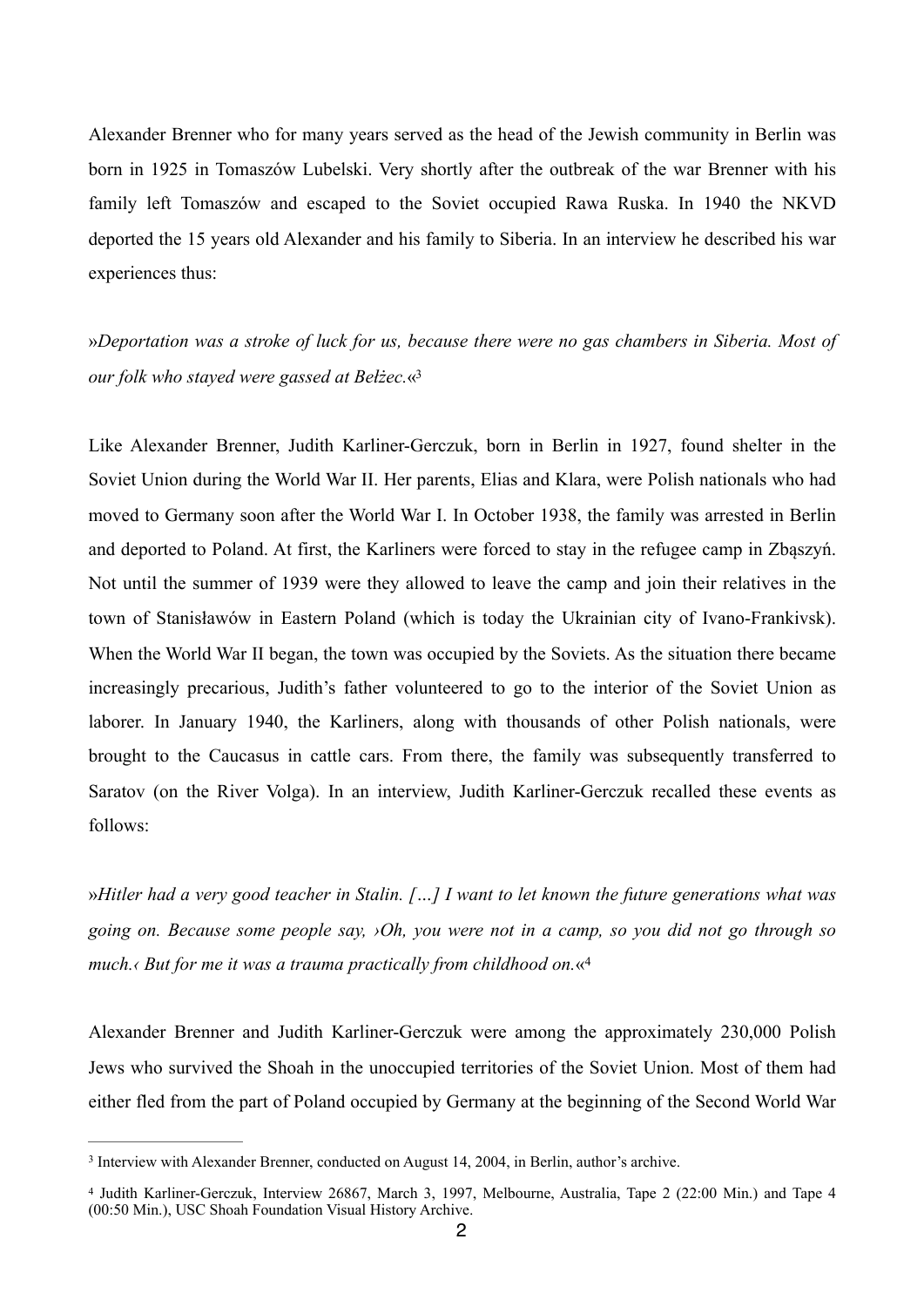or, having been denounced as ›class enemies and political undesirables‹, were arrested in the part of Poland occupied by the Soviets between 1939 and 1941 and then deported to the interior of the USSR. In addition, some Polish Jewish refugees moved further into the Soviet territory as they fled from the advancing Wehrmacht following the German invasion, while others went to the Soviet Union individually, mostly in search of work. Whether they fled, were deported, or were evacuated, most of the Polish Jews who survived the Shoah and the horrors that followed the German invasion of their country in fact entered the Soviet Union.

 Even if Alexander Brenner in retrospect, like most of these survivors, considers the deportation of his family to the Soviet Union a fortunate event, the years of banishment brought about painful and traumatizing experiences. Most of the refugees lost their relatives and their homeland and after the war, were compelled into statelessness. Many suffered poverty, hunger and disease – whether in the Soviet forced labor camps, in prisons, penal camps and other sites of banishment or on collective farms and in urban industrial centers such as Novosibirsk, Krasnoyarsk or Omsk. The elderly and children were dying of exhaustion.

<span id="page-2-1"></span>The majority of them, however, considered themselves belonging to the »She'erit Hapleta«<sup>[5](#page-2-0)</sup> (last survivors) of Eastern European Jewry, who were able to survive the war because they had been granted harsh and unsought refuge under Stalin. Following the end of World War II, the Polish and Soviet governments agreed on 6 July 1945 that most of the Polish-Jewish survivors were to be »repatriated« to Poland. About 200,000 Jews had already returned to Poland by the end of 1946 in hundreds of transports from the Soviet Union, among them Alexander Brenner and Judith Karliner-Gerczuk. A second »repatriation« wave followed in the years 1956–1959, when another 19,000 Polish Jews returned to Poland.

 In the post-war reality of the emerging Cold War, neither the general nor the Jewish public was interested in their stories and their experiences of exile in the USSR. This circumstances were politically and ideologically motivated, primarily determined by the context of political orientation of the post-war era. In Eastern Europe, even mentioning the Soviet wartime policies was considered taboo. This topic was off-limits not only in Poland, but also in the United States and the newly founded State of Israel, the destination of many Polish-Jewish émigrés, where these events were marginalized and driven out of the collective memory. The Cold War and the Western condemnation of Communism, as well as the tense political situation in the newly founded Jewish state, significantly contributed to the shift away from remembering their plight. Moreover, the

<span id="page-2-0"></span> $\pm$ Hebr. She'erit Hapleta, (שארית הפליטה) – >the surviving remnant<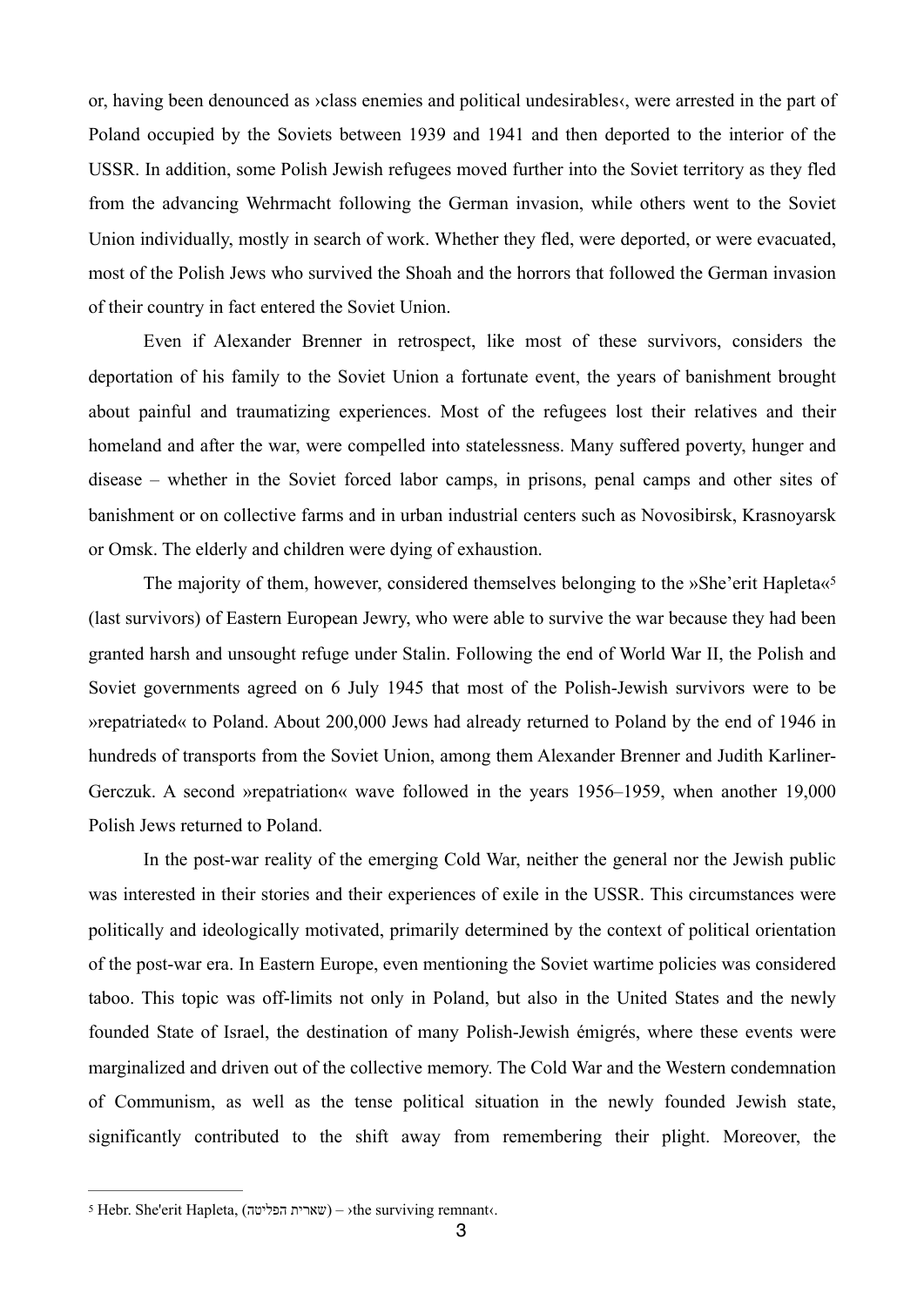experiences of the survivors of National Socialist concentration and forced labor camps dominated the collective memory, essentially shutting out the memory and suffering of Polish Jews in Soviet exile. Specifically, to many returnees from the Soviet Union, life under the Soviets seemed like »paradise« compared to surviving Nazi rule. As a consequence, this group rejected the idea of identifying themselves as »Holocaust survivors.« In their view, the »real« Holocaust survivors were people who somehow survived the ghettos, concentration camps, and forced labour camps in German-occupied Poland and elsewhere in Europe. For many decades, they did not speak about their particular experience, which in their opinion was not worth mentioning, especially when compared to the »catastrophe of Auschwitz.«

### **Goals and Research Questions**

The aim of the proposed research project is the presentation and historical classification of these to date largely under-researched events and experiences of Polish Jews in the Soviet Union during World War II. They ought to be integrated in the general understanding of the Shoah, but as well as a part of Polish and European history while the multifaceted memory of expulsion, deportation, persecution and survival during and after World War II are analyzed. This project will form the basis of a monograph. The study is structured chronologically within the political context. Six subject fields can be derived against this backdrop, determining the research to be conducted:

- 1. Repressions: Polish and Polish-Jewish Deportees as victims of Soviet rule (1940–1946)
- 2. Siberia versus Central Asia: Life under the Soviet population (1940–1959)
- 3. Polish Government-in-Exile, ZPP (Union of Polish Patriots) and the Polish-Jewish refugees in the Soviet Union
- 4. Return to the »lost homeland« How to recreate life? (1944–1959)
- 5. Memory of survival in Soviet exile since the 1940s

The findings will be generated on the basis of contemporary reports from the time of persecution and exile and from biographical accounts, at times compiled many years after the events described. Besides reporting experiences of expulsion, deportation, forced migration, and contacts with the Soviet system, as well as struggles as refugees in the USSR, the testimonial statements also reveal very important layers of information. They draw a broad picture of postwar life: the »repatriation«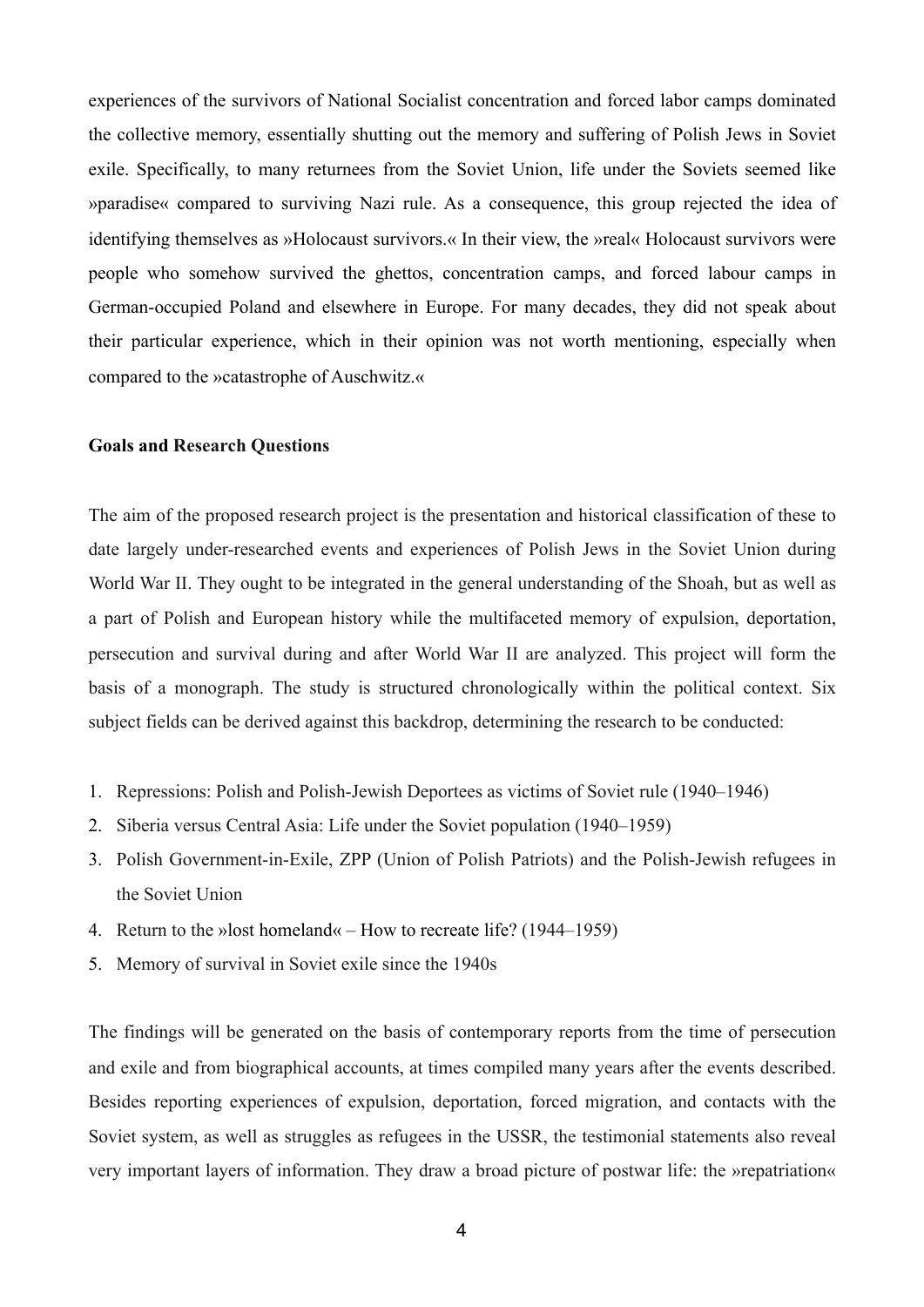from the Soviet Union to Poland, confrontation with the catastrophe of the Holocaust, another escape to the Displaced Person Camps in Germany or Austria, and their further emigration.

With the help of extensive sources, the research project will uncover new contexts and offer a new perspective, which include not only the experiences and stories of Jewish expatriates and deportees in the Soviet Union, but also deals with additional questions like:

- Gender
- Consequences of political affiliations
- Religious life under Soviet rule and inter religious encounters between Jews, Christians, and Muslims
- Polish-Jewish soldiers within the two Polish armed forces in the USSR
- Exiles as (no) survivors of the Shoah
- Relationship between Polish and Polish-Jewish Deportees and Refugees
- Shared or different experiences of Polish and Polish-Jewish Deportees

This approach promises valuable historical findings, which will offer new insights into the perception of the Shoah during and after the war and the variety of Jewish visions of restoring personal and communal Jewish life, which emerged after the war. Furthermore, this approach also provides a hitherto disregarded starting point for the historical analysis not only of the Holocaust, but also of the complex history of mass violence in Europe in the 20th Century.

## **Novel or original aspects**

This project relates the experiences of Polish Jews, who survived the war in the Soviet hinterland. Over the course of the years 1939 to 1945, as well as throughout the postwar decade, this group of deportees/evacuees/refugees survived several fundamental, political transformational precesses which deeply affected and irrevocably changed their lives. As Polish citizens and Jews, they were subjected to the horrors of the World War II. Their life trajectories were marked by difficult pathways and painful experiences, constantly being exposed to political raptures and transformations: starting with the Nazi occupation and its atrocities, through their hard refugee life under the Stalin regime; and finally after 1945 being »repatriated« to Poland, which then transformed to a Communist country. There is an overall thread running through all the biographies of Polish Jews analyzed in this project, namely the issue of transition. Their transition experience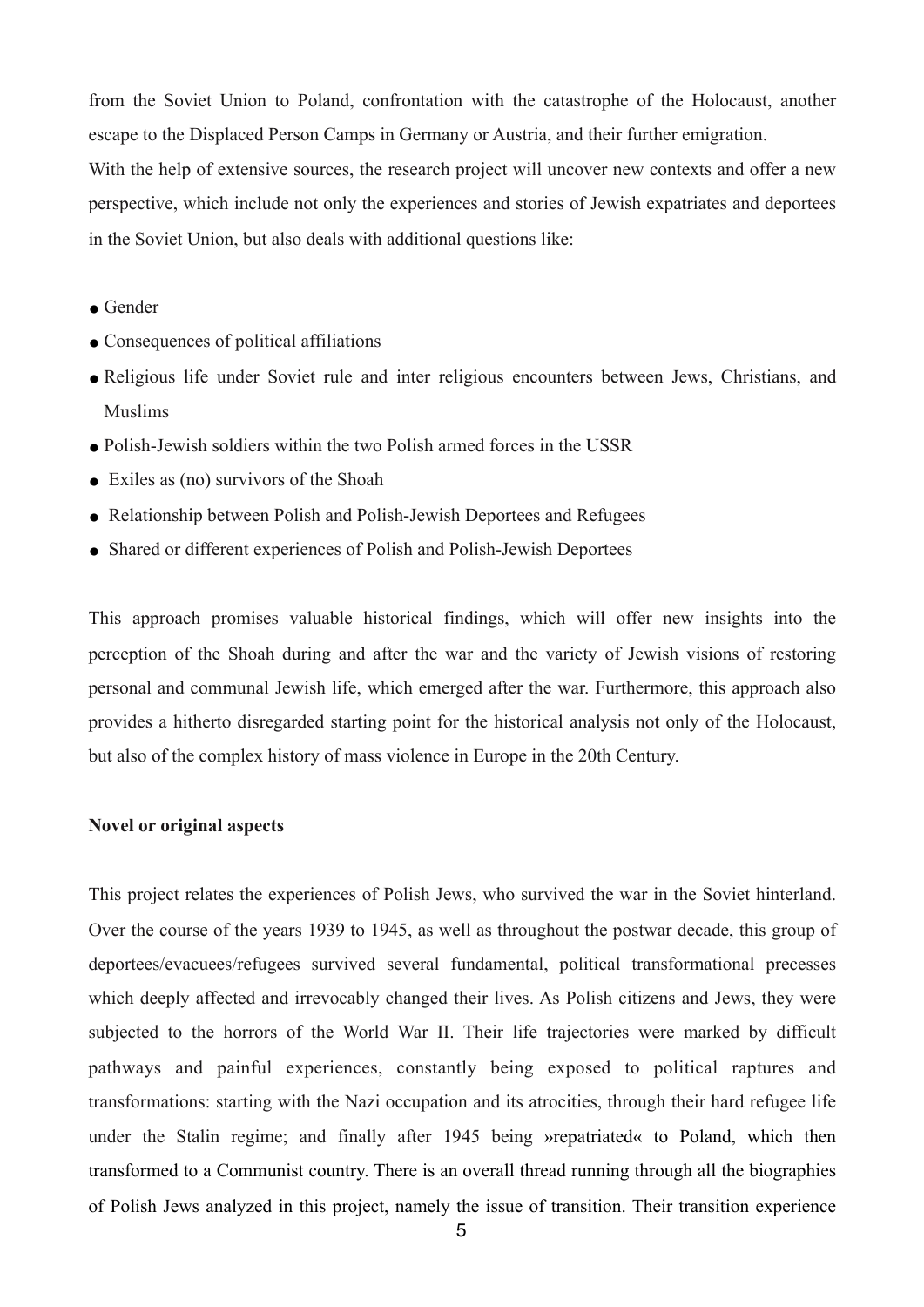has a three-fold dimension: the major changes in their lives in spite of expulsion, forced migration, deportation, and displacement; the change in language and culture; and last but not least the movement of refugees from one state and place to another. The life trajectories of Polish Jews surviving in the Soviet hinterland reflects the history of the Holocaust in a transnational and multidimensional way. They not only open a window into the past and help us to better understand the special plight of this group of victims and survivors, but they also allow us to reflect more deeply, thoughtfully, and comprehensively on the present-day issues of forced migration, displacement, and refugee crisis.

### **Sources**

In this research project, I will evaluate a broad spectrum of source genres. Documents authored by the Polish-Jewish expatriates themselves are the most important body of sources, building the foundation for this research as they allow selective insights into the past while documenting emotions and reactions people were preoccupied with at the time. They include: autobiographies, diaries, memoirs, witness testimonies, recollections, letters and interviews.

The reconstruction of the living conditions of Polish-Jewish refugees in Soviet exile but also the rebuilding their existence in the post-war Poland, based on the analysis of ego-documents, will be supplemented with extensive archival sources, officially documentation (e.g. Polish government-inexile, ZPP, NKVD, Joint, the Jewish Agency, Central Committee of Jews in Poland, Files of Polish Government after 1945) contemporary press articles and secondary literature.

The outlined research hypothesis require empirical verification in light of primary sources of various provenances. These are currently dispersed in archives and research institutes in several countries. I have already carried out archival research in manifold research institutions and archives in Israel (e.g. Yad Vashem, where I have been working for more than three years, The Central Zionist Archive, Ghetto Fighters House, Ginzah Kiddush Hashem), the United States of America (e.g. Hoover Institutions Archive, YIVO Archives NY, Joint Archives NY, The United States Holocaust Memorial Museum), United Kingdom (Polish Institute and Sikorski Museum Archive London, The Wiener Library London), Poland (e.g. Żydowski Instytut Historyczny, Archiwum Akt Nowych, Institut Pamięci Narodowej, Ośrodek Karta – Archiwum Wschodnie, Museum for the History of Polish Jews Polin Archive) and Russian Federation (e.g. The State Archive of the Russian Federation GARF, Russian State Military Archive RGVA), which hold most of both the published and unpublished archival materials that are so crucial for this project. In the last three